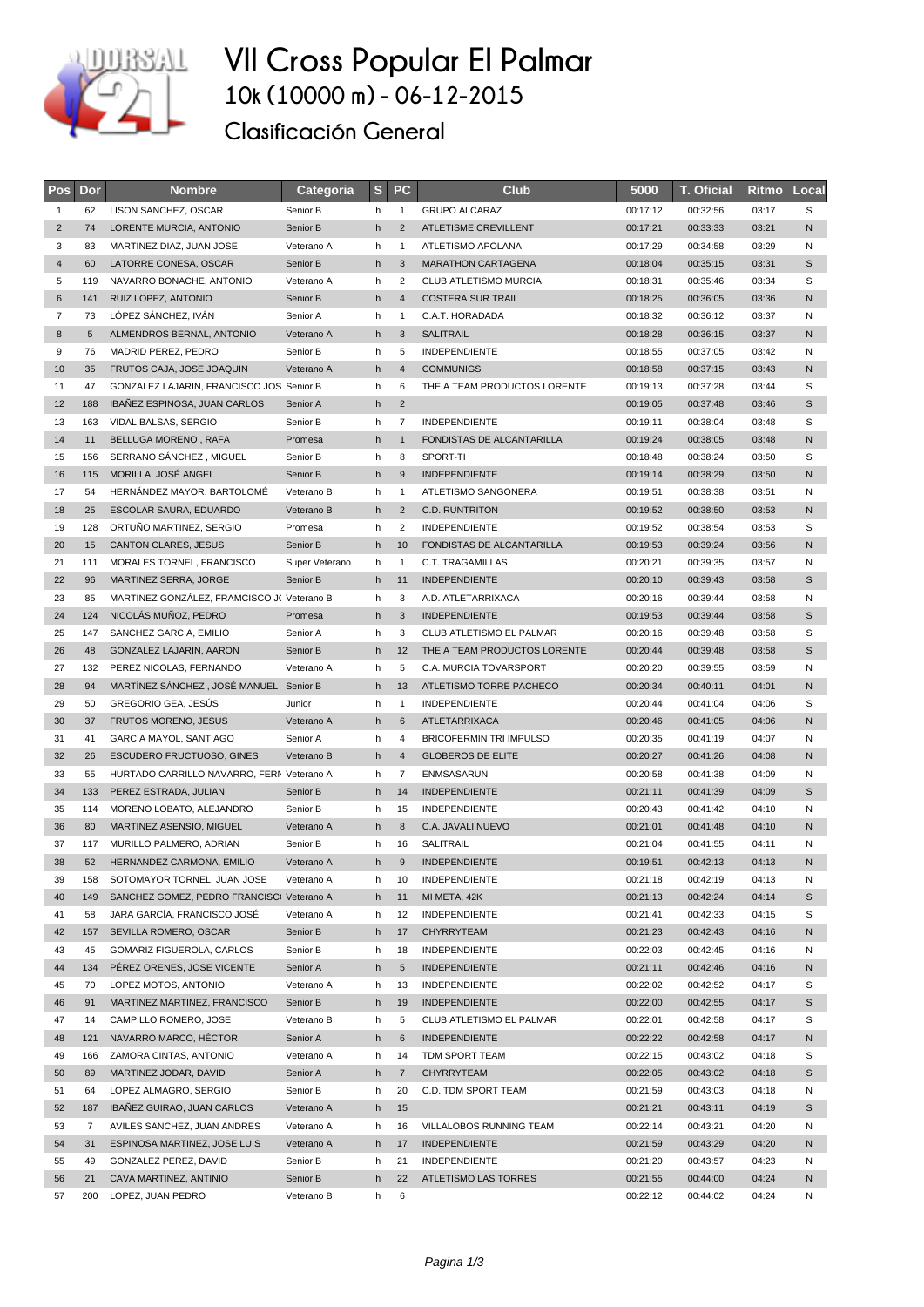

## **VII Cross Popular El Palmar 10k (10000 m) - 06-12-2015**

**Clasificación General**

| Pos      | Dor            | <b>Nombre</b>                                                          | Categoria      | s      | <b>PC</b>      | Club                                        | 5000                 | <b>T. Oficial</b>    | Ritmo          | Local  |
|----------|----------------|------------------------------------------------------------------------|----------------|--------|----------------|---------------------------------------------|----------------------|----------------------|----------------|--------|
| 58       | 142            | RUIZ MARTÍNEZ, SEBASTIAN                                               | Promesa        | h      | $\overline{4}$ | <b>INDEPENDIENTE</b>                        | 00:21:54             | 00:44:08             | 04:24          | N      |
| 59       | 107            | MINNIG RAMIREZ, KATERINE                                               | Senior A       | m      | $\mathbf{1}$   | 27 DE AGOSTO MADRIGUERAS                    | 00:22:01             | 00:44:09             | 04:24          | Ν      |
| 60       | 113            | MORENO COPADO, MARIA                                                   | Senior B       | m      | $\mathbf{1}$   | <b>INDEPENDIENTE</b>                        | 00:22:04             | 00:44:09             | 04:24          | N      |
| 61       | 57             | <b>INIESTA LOPEZ, JOSE</b>                                             | Veterano B     | h      | $\overline{7}$ | <b>EMSA SANRUN</b>                          | 00:22:14             | 00:44:10             | 04:25          | Ν      |
| 62       | 13             | BORRERO PEREZ, JOSE MANUEL                                             | Veterano A     | h      | 18             | ATLETISMO EL PALMAR                         | 00:22:00             | 00:44:25             | 04:26          | N      |
| 63       | 6              | AOURAGH, MIMOU                                                         | Senior B       | h      | 23             |                                             | 00:22:21             | 00:44:41             | 04:28          | Ν      |
| 64       | 150            | SANCHEZ GÓMEZ, CRISTINA                                                | Senior B       | m      | $\overline{2}$ | THE CATHEDRAL HOSTEL                        | 00:22:38             | 00:44:44             | 04:28          | N      |
| 65       | $\overline{2}$ | ALCARAZ RUBIO, JOSE LEANDRO                                            | Veterano B     | h      | 8              | <b>LIMON RUNNERS</b>                        | 00:22:03             | 00:44:49             | 04:28          | Ν      |
| 66       | 197            | <b>GOMARIZ GARCIA, SERGIO</b>                                          | Junior         | h      | $\overline{2}$ |                                             | 00:22:47             | 00:44:51             | 04:29          | N      |
| 67       | 97             | MARTINEZ SOTOMAYOR, JOSE ANTON Veterano A                              |                | h      | 19             |                                             | 00:22:28             | 00:44:55             | 04:29          | Ν      |
| 68       | 23             | DE WULF, NORBERTO                                                      | Super Veterano | h      | $\overline{2}$ | <b>URBAN RUNNERS</b>                        | 00:22:31             | 00:44:58             | 04:29          | N      |
| 69       | 44             | GIMENEZ GALVEZ, ANTONIO                                                | Veterano A     | h      | 20             | SIMPLEMENTE RUNNERS                         | 00:22:29             | 00:45:01             | 04:30          | S      |
| 70       | 125            | OLIVA VALERO, ANGEL                                                    | Veterano A     | h      | 21             |                                             | 00:22:28             | 00:45:02             | 04:30          | N      |
| 71       | 177            | PALLARES NAVARRO, AZUCENA                                              | Senior A       | m      | 2              | THE CATHEDRAL HOSTEL                        | 00:22:30             | 00:45:06             | 04:30          | Ν      |
| 72       | 189            | MELENDEZ DE GEA, DAVID                                                 | Senior A       | h      | 8              |                                             | 00:22:36             | 00:45:11             | 04:31          | S      |
| 73       | 40             | <b>GARCIA MARTINEZ, ANTONIO</b>                                        | Junior         | h      | 3              | INDEPENDIENTE                               | 00:22:44             | 00:45:16             | 04:31          | N      |
| 74       | 72             | LOPEZ SANCHEZ, FERNANDO                                                | Super Veterano | h      | 3              | <b>INDEPENDIENTE</b>                        | 00:22:58             | 00:45:17             | 04:31          | N      |
| 75       | 39             | GARCIA MANZANO, ANTONIO                                                | Veterano A     | h      | 22             | A.D.ATLETARRIXACA                           | 00:22:44             | 00:45:22             | 04:32          | N      |
| 76       | 82             | MARTINEZ DE CABO, JUAN ÁNGEL                                           | Veterano A     | h      | 23             | <b>RANEROCORRE</b>                          | 00:23:23             | 00:45:25             | 04:32          | N      |
| 77       | 162            | VELASCO CASALINS, EDUARDO                                              | Senior B       | h      | 24             | <b>INDEPENDIENTE</b>                        | 00:23:29             | 00:45:33             | 04:33          | S      |
| 78       | 109            | MOMPEÁN EGEA, PEDRO ANGEL                                              | Veterano A     | h      | 24             | TDM SPORT TEAM                              | 00:23:57             | 00:45:38             | 04:33          | S      |
| 79       | 61             | LEON ORTIZ, ANTONIO                                                    | Senior A       | h      | 9              |                                             | 00:22:38             | 00:45:48             | 04:34          | S      |
| 80       | 17             | CARAVACA FUENTES, ANGEL DE LA (Senior B                                |                | h      | 25             | <b>CHYRRYTEAM</b>                           | 00:23:16             | 00:45:52             | 04:35          | N      |
| 81<br>82 | 145<br>122     | SANCHEZ GARCIA, JOSE MANUEL                                            | Veterano A     | h<br>h | 25<br>26       | <b>INDEPENDIENTE</b>                        | 00:22:50             | 00:45:54             | 04:35          | Ν      |
| 83       | $\mathbf{1}$   | NAVARRO MARTINEZ, ANTONIO JOSE Veterano A<br>ALCARAZ ORCAJADA, ANTONIO | Veterano A     | h      | 27             | ATLETISMO EL PALMAR<br><b>INDEPENDIENTE</b> | 00:23:39<br>00:22:56 | 00:46:10<br>00:46:17 | 04:37<br>04:37 | S<br>Ν |
| 84       | 116            | MUÑOZ IBAÑEZ, JOSEFA                                                   | Veterano A     | m      | $\mathbf{1}$   | <b>INDEPENDIENTE</b>                        | 00:22:57             | 00:46:17             | 04:37          | N      |
| 85       | 66             | LOPEZ GOMEZ, FRANCISCO JOSE                                            | Promesa        | h      | 5              | <b>INDEPENDIENTE</b>                        | 00:22:46             | 00:46:18             | 04:37          | S      |
| 86       | $\overline{4}$ | ALMAGRO CABALLERO, DAVID                                               | Senior B       | h      | 26             | C.D. TDM SPORT TEAM                         | 00:23:10             | 00:46:26             | 04:38          | S      |
| 87       | 53             | HERNÁNDEZ MARTINEZ, JOSE                                               | Veterano A     | h      | 28             |                                             | 00:23:02             | 00:46:33             | 04:39          | S      |
| 88       | 144            | SALAZAR MARTINEZ, MANUEL                                               | Veterano A     | h      | 29             | <b>INDEPENDIENTE</b>                        | 00:23:25             | 00:46:43             | 04:40          | S      |
| 89       | 136            | RIQUELME MORALES, OLIVER                                               | Senior B       | h      | 27             | <b>INDEPENDIENTE</b>                        | 00:23:27             | 00:46:44             | 04:40          | S      |
| 90       | 140            | RUIZ GOMEZ, MAURICIO                                                   | Super Veterano | h      | $\overline{4}$ | <b>INDEPENDIENTE</b>                        | 00:23:21             | 00:46:49             | 04:40          | N      |
| 91       | 123            | NICOLAS GARCIA, DANIEL                                                 | Senior B       | h      | 28             | <b>ALCARACES</b>                            | 00:24:34             | 00:46:54             | 04:41          | S      |
| 92       | 32             | FALGAS ROBLES, ALEJANDRO                                               | Senior B       | h      | 29             | <b>SUNSET RUNNERS</b>                       | 00:24:34             | 00:46:55             | 04:41          | N      |
| 93       | 135            | RIQUELME GARNÉS, DIEGO                                                 | Promesa        | h      | 6              | <b>INDEPENDIENTE</b>                        | 00:23:17             | 00:47:11             | 04:43          | N      |
| 94       | 65             | LOPEZ GARRE, JUAN ANTONIO                                              | Senior A       | h      | 10             |                                             | 00:23:16             | 00:47:15             | 04:43          | N      |
| 95       | 87             | MARTÍNEZ HERNÁNDEZ, ALBERTO                                            | Promesa        | h      | $\overline{7}$ | <b>INDEPENDIENTE</b>                        | 00:24:46             | 00:47:19             | 04:43          | N      |
| 96       | 138            | RODENAS MARIN, JESUS ANGEL                                             | Veterano A     | h      | 30             | <b>INDEPENDIENTE</b>                        | 00:23:43             | 00:47:20             | 04:44          | Ν      |
| 97       | 186            | NICOLAS BASTIDA, JESUS                                                 | Senior B       | h      | 30             |                                             | 00:23:35             | 00:47:28             | 04:44          | S      |
| 98       | 86             | MARTINEZ HERNANDEZ, ADRIAN                                             | Senior A       | h      | 11             |                                             | 00:24:46             | 00:47:31             | 04:45          | N      |
| 99       | 190            | ARANDA GARCIA, RUBEN                                                   | Senior B       | h      | 31             |                                             | 00:23:54             | 00:47:49             | 04:46          | N      |
| 100      | 155            | SEGURA SANCHEZ, FRANCISCO JAVI Senior B                                |                | h      | 32             | <b>INDEPENDIENTE</b>                        | 00:24:00             | 00:47:54             | 04:47          | S      |
| 101      | 84             | MARTINEZ ESCUDERO, MANUEL                                              | Senior A       | h      | 12             | <b>INDEPENDIENTE</b>                        | 00:24:15             | 00:48:01             | 04:48          | N      |
| 102      | 43             | GARCÍA PANADERO, ÁLVARO                                                | Senior A       | h      | 13             |                                             | 00:23:54             | 00:48:17             | 04:49          | N      |
| 103      | 67             | LOPEZ LOPEZ, JORGE                                                     | Senior A       | h      | 14             | <b>INDEPENDIENTE</b>                        | 00:22:10             | 00:48:26             | 04:50          | S      |
| 104      | 165            | VIVES GONZÁLEZ, ABILIO                                                 | Senior B       | h      | 33             | TDM SPORT TEAM                              | 00:24:29             | 00:48:33             | 04:51          | S      |
| 105      | 131            | PENALVER MOMPEAN, PEDRO                                                | Senior A       | h      | 15             | <b>INDEPENDIENTE</b>                        | 00:24:01             | 00:48:46             | 04:52          | S      |
| 106      | 108            | MOLINA INIESTA, JESUS                                                  | Senior B       | h      | 34             | BEYOND THE RACE                             | 00:24:10             | 00:48:50             | 04:53          | S      |
| 107      | 199            | CAMACHO SAURA, AARON                                                   | Junior         | h      | 4              |                                             | 00:24:02             | 00:49:28             | 04:56          | N      |
| 108      | 104            | MESEGUER ORTIZ, FULGENCIO                                              | Senior B       | h      | 35             | INDEPENDIENTE                               | 00:24:55             | 00:49:30             | 04:57          | N      |
| 109      | 71             | LÓPEZ PEÑALVER, GEMA                                                   | Senior B       | m      | 3              | THE CATHEDRAL HOSTEL                        | 00:25:05             | 00:49:42             | 04:58          | N      |
| 110      | 69             | LÓPEZ MARTÍNEZ, JESÚS SALVADOR Veterano A                              |                | h      | 31             |                                             | 00:24:56             | 00:49:51             | 04:59          | S      |
| 111      | 59             | JIMENEZ NOGUERA, FRANCISCO A                                           | Veterano A     | h      | 32             | <b>INDEPENDIENTE</b>                        | 00:25:18             | 00:50:14             | 05:01          | S      |
| 112      | 77             | MARIN BORRERO, JOSE ANTONIO                                            | Promesa        | h      | 8              | <b>INDEPENDIENTE</b>                        | 00:26:17             | 00:50:17             | 05:01          | S      |
| 113      | 164            | VIDAL LOPEZ, JUAN ANTONIO                                              | Veterano A     | h      | 33             | <b>INDEPENDIENTE</b>                        | 00:25:07             | 00:50:26             | 05:02          | N      |
| 114      | 198            | SALI GIURGIUVEANU, ALVARO                                              | Junior         | h      | 5              |                                             | 00:27:19             | 00:50:41             | 05:04          | N      |